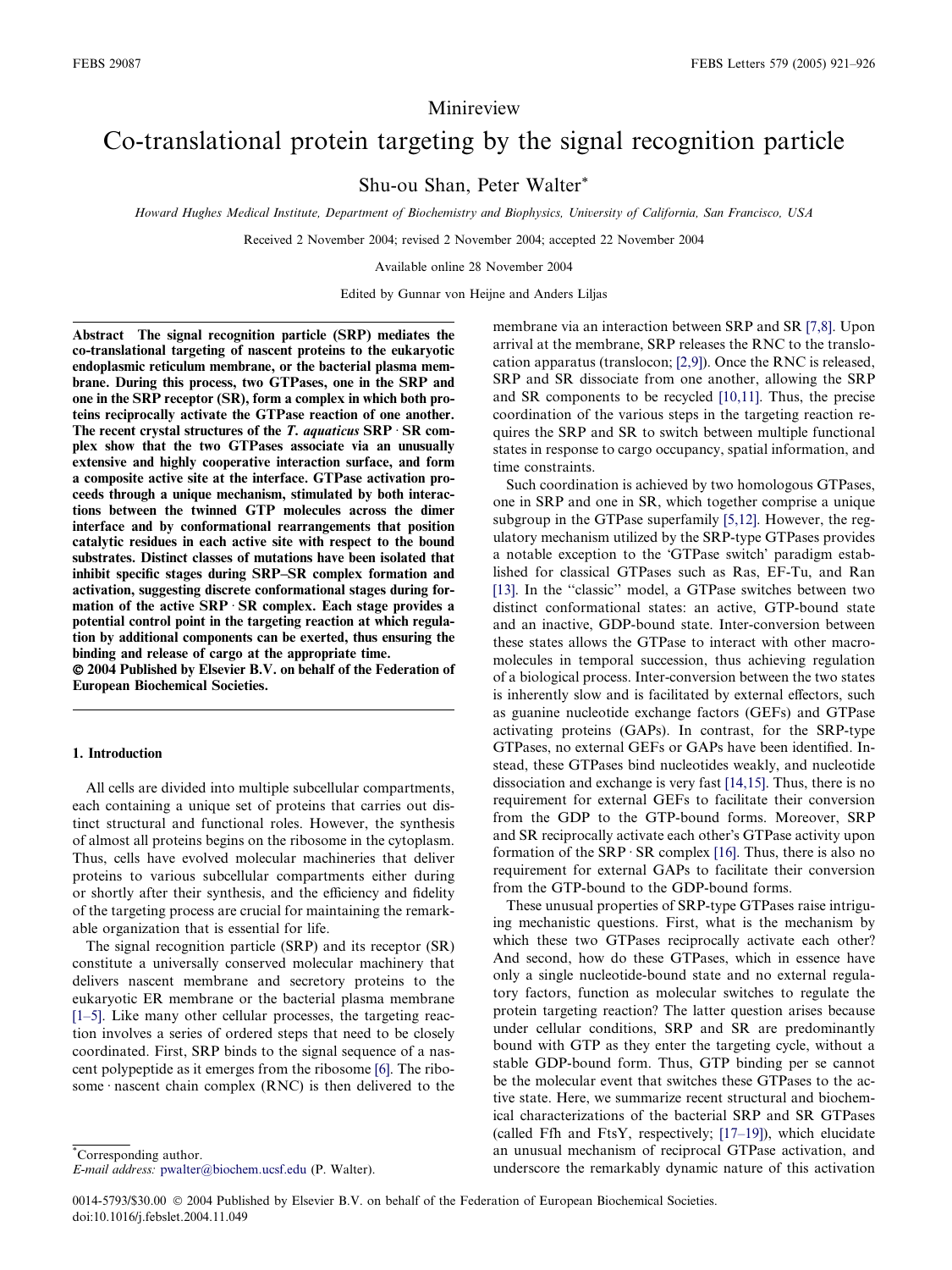process. These results suggest the interesting possibility that the intrinsic conformational plasticity of these GTPases regulates the protein targeting reaction in the absence of external GEFs or GAPs.

#### 2. Crystallographic analyses of the conserved GTPase core

The domain organization of the SRP-type GTPases is shown schematically in Fig. 1A. Both proteins contain a central GTPase 'G'-domain that shares homology with the classical Ras GTPase fold [\[20,21\].](#page-5-0) Four characteristic GTPase sequence motifs (Fig. 1A, I–IV), highly conserved throughout the GTPase superfamily, mediate interactions with the bound guanine nucleotide [\[22\]](#page-5-0). In addition, the SRP-type GTPases contain an insertion box domain (IBD) between motifs II and III; this  $\beta-\alpha-\beta-\alpha$  domain is highly conserved in the SRP-type GTPases, but not present in other GTPase subfamilies. A second unique feature of the SRP-type GTPases is an N-terminal four-helix bundle (Fig. 1A, the N domain) that is tightly packed against the G domain, forming a single structural and functional unit with it called the NG domain. In addition to the shared NG domains, SRP and SR GTPases each contain a unique domain that allows them to carry out their specific roles during protein targeting. The NG domain of Ffh is connected, via a flexible linker, to a methionine rich 'M' domain that contains the binding sites for signal sequences and for the SRP RNA [\[23,24\].](#page-5-0) FtsY has an additional N-terminal, acidic 'A' domain that is thought to anchor it peripherally to the membrane via an interaction with phospholipids.

Comparison of the crystal structures of the nucleotide-free, GDP- and GMPPNP-bound forms of individual NG do-



Fig. 1. (A) Domain organization of Ffh and FtsY. I–IV represents the conserved GTPase sequence motifs and IBD represents the insertion box domain unique to the SRP-type GTPases. (B) Crystal structure of the Ffh  $FtsY$  NG domain complex. Ffh and  $FtsY$  are shown as blue and green ribbons, respectively, and the two nucleotides are shown as space-filled models. The conserved IBD loop in both proteins is colored in red. Adapted from [\[17, Figure 1b\].](#page-5-0)

mains of Ffh and FtsY ([\[20–22,25\]](#page-5-0) and Reyes, C. and Stroud, R.M., manuscript in preparation) showed that both proteins have a wide-open GTP-binding pocket, which is stabilized in the empty state by a network of active-site side chain interactions [\[20,21\]](#page-5-0). Significant re-positioning of active site residues occurs upon binding the nucleotide [\[22\]](#page-5-0). These structural analyses thus explain the low nucleotide affinities and the stable nucleotide-free forms of the SRP-type GTPases. Unlike most other GTPases, which undergo marked rearrangements in response to GDP and GTP binding, there are only subtle differences between the GMPPNP- and GDP-bound forms of free Ffh and FtsY ([\[22,25\]](#page-5-0) and Reyes, C. and Stroud, R.M., manuscript in preparation). Therefore, it seems unlikely that the exchange between the GDP- and GTP-bound forms could provide a bimodal molecular switch as observed in other GTPases.

The recent crystal structures of the complex formed between the NG domains of Ffh and FtsY, both bound with the nonhydrolyzable GTP analog GMPPCP, contribute a wealth of new information to our understanding of the mechanism by which complex formation activates both GTPases, and GTP hydrolysis drives dissociation of Ffh from FtsY [\[17,18\].](#page-5-0) In particular, the structures reveal several unusual features, such as (i) a remarkably symmetric heterodimer stabilized by an unusually extensive interaction surface; (ii) extensive conformational rearrangements that reposition catalytic residues with respect to the bound substrate; and (iii) a composite active site at the interface, in which the two nucleotides directly interact with each other.

Ffh and FtsY form a quasi-2-fold symmetrical heterodimer through a continuous interaction surface that includes the G and N domains of both proteins (Fig. 1B). The interface is stabilized by 21 hydrogen bonds and 139 van der Waals contacts, burying 3200  $\AA^2$  of surface area [\[17\].](#page-5-0) In comparison, the surface areas buried in the complexes of Ran and Rap GTPases with their respective GAPs are only  $\sim 800-1000 \text{ Å}^2$ , and the surface areas buried in many antibody–antigen complexes are only  $\sim$ 500–900 Å<sup>2</sup>, even though these complexes have affinities comparable to, or even higher than that of the  $Ffh$  FtsY complex [\[26\].](#page-5-0) Remarkably, biochemical analyses showed that mutation of 25 conserved surface residues at this interface have pronounced deleterious effects on complex formation [\[17\]](#page-5-0), demonstrating the importance of the extensive interaction surface for the stability of the complex. Presumably, this extensive network of interactions is used to stabilize the conformational changes that occur upon complex formation (see more below).

Two significant conformational rearrangements are observed upon complex formation [\[17,18\].](#page-5-0) First, the N- and Gdomains of both proteins re-adjust their relative positions, and both N domains bend towards the quasi-2-fold axis to form interface contacts with one another [\(Fig. 2A](#page-2-0)). These changes in the N domains are coupled to the G domains through extensive contacts across the N–G domain interface and result in a tighter binding pocket for the guanine base in motif IV of the GTPases. Second, a conserved loop in the IBD of both proteins (Fig. 1B, IBD loop) undergoes major rearrangements as they seal the upper part and lateral entrance of the active sites [\(Fig. 2](#page-2-0)B). As a consequence, the two IBD loops move into close proximity with the bound substrates (see Section 3) and contribute additional interactions at the heterodimer interface.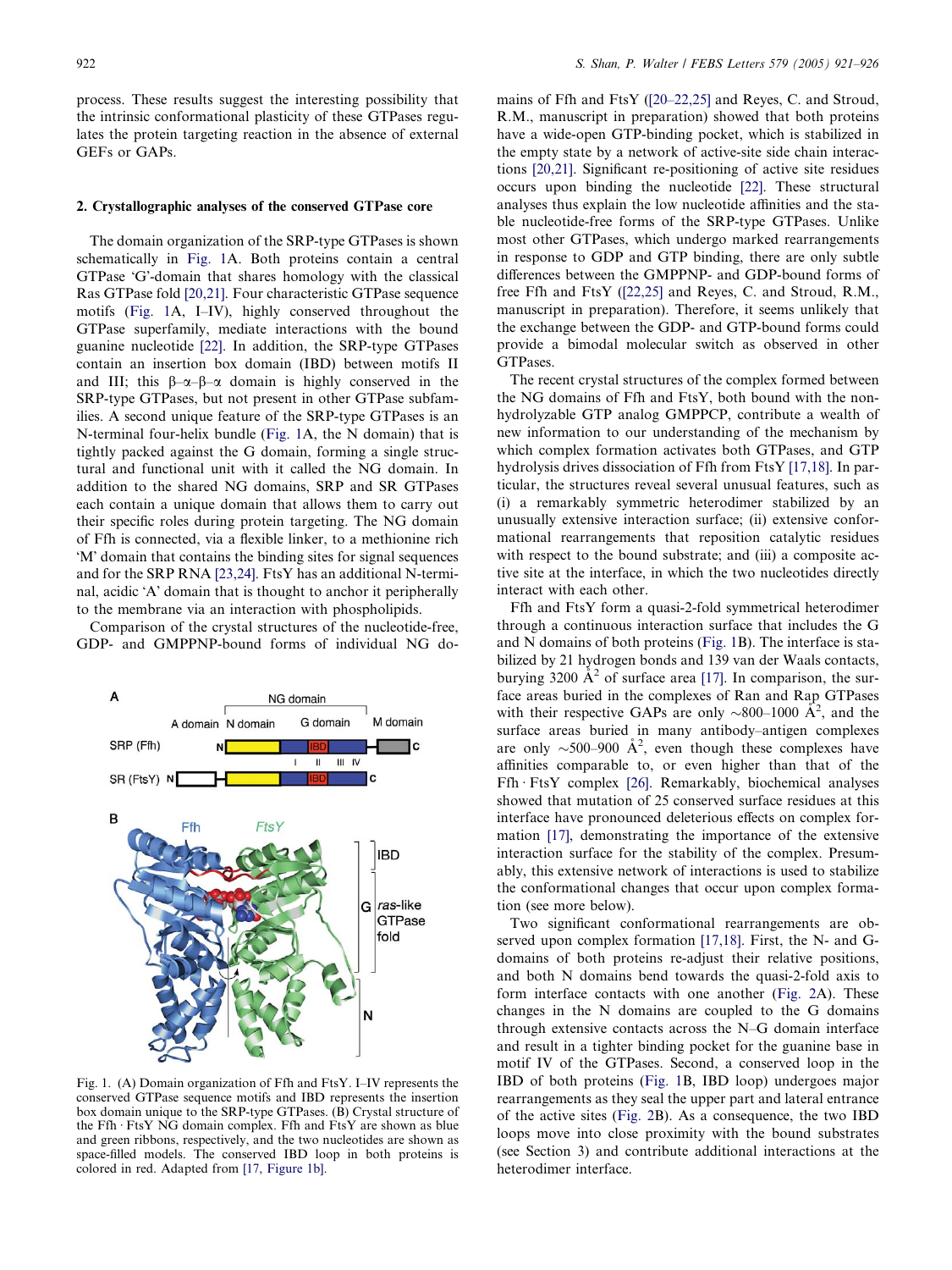<span id="page-2-0"></span>

Fig. 2. Conformational rearrangements upon complex formation between Ffh and FtsY. (A) The rearrangement at the N–G domain interface. The structure of the uncomplexed, GMPPNP-bound FtsY (Reyes, C. and Stroud, R.M., in preparation) is shown as a gray ribbon and is superimposed onto the G domain of FtsY in the complex [\[17\].](#page-5-0) The red arrows depict the movement of the N domain relative to the G domain. The structure of the individual Ffh protein was not shown for clarity, but a similar N–G domain rearrangement also occurs in Ffh. (B) The rearrangement of the IBD loops. The structures of the individual Ffh and FtsY proteins are depicted as gray ribbons, and superimposed onto the G domains of Ffh and FtsY in the complex, respectively. The red arrows depict the movement of the IBD loops upon complex formation. Adapted from [\[17, Figure](#page-5-0) [1c\].](#page-5-0) (C) Active site interactions involving the IBD loop at the Ffh– FtsY interface. FtsY is in surface representation, the catalytic residues from the IBD loop are depicted as red sticks, the nucleotide bound to FtsY and Ffh are in dark green and dark blue, respectively, and the dotted lines depict hydrogen bonds or van der Waals contacts. The blue ball represents the attacking water molecule  $(A.W.)$ , the violet red ball represents the active site  $Mg^{2+}$ . These catalytic interactions are mirrored in the Ffh active site but are not shown for clarity. Taken from [\[19, Figure 6b\].](#page-5-0)

At the interface between the two G domains, a composite active site is formed. The two GMPPCP molecules are paired in a head-to-tail manner, forming reciprocal hydrogen bonds between the ribose  $3'$ -OH of one nucleotide and the  $\gamma$ -phosphate oxygen of the other (Fig. 2C). Biochemical analyses, in which each of the 3'-OH groups is replaced by 3'-H, demonstrate that the 3'-OH of each GTP plays a crucial role, contributing 3.0-3.7 kcal mol<sup>-1</sup> to complex formation and reciprocal GTPase activation [\[17\]](#page-5-0). In addition, conformational changes bring several key catalytic residues in the IBD loop into each active site and align them with respect to its bound substrate: Asp135 positions and activates the attacking nucleophilic water molecule, and Arg138 and Gln144 interact with the  $\beta$ - and  $\gamma$ -phosphate groups and the active site Mg to stabilize the transition state (Fig. 2C). Thus, the reciprocal GTPase activation in the  $Ffh$   $FtsY$  complex utilizes a unique mechanism in which each GTPase provides its own catalytic machinery in cis and is further stimulated by reciprocal interactions between the twinned GTPs in trans. This is in marked contrast to the activation of many other GTPases, whose active site is complemented by insertion of a missing catalytic residue, such as the 'arginine finger', from their respective GAPs ([\[27\]](#page-5-0) and references therein). Finally, GTP hydrolysis releases the  $\gamma$ -phosphate, and thus severs its extensive connections with both the other substrate and with active site residues. This local perturbation in the highly coordinated interaction network at the complex interface is sufficient to drive dissociation of the complex after GTP hydrolysis.

#### 3. Dynamics of the Ffh–FtsY activation

While structural studies provided us a detailed picture of the catalytic core in the  $Ffh$   $FtsY$  complex, biochemical studies have elucidated the remarkably dynamic nature of this interaction. Through enzymatic analyses of an extensive set of FtsY mutants, we have identified four distinct classes of mutations that map to the interface between the two GTPases and block the Ffh–FtsY interaction at distinct stages (Fig. 3; [\[19\]](#page-5-0)). Characterization of these mutant proteins, combined with struc-



Fig. 3. The mutational effects in E. coli FtsY mapped onto the crystal structure of the  $Ffh \cdot FtsY$  complex. The bound nucleotides are shown as black sticks and the dotted white lines in the face view outline the contact surface of Ffh with FtsY. The colors denote different classes of mutational effects: blue, mutants defective in complex formation; red, mutants defective in the reciprocal GTPase activation; magenta, mutants defective in both steps; green, mutants exhibiting half-site reactivity; yellow, neutral mutants. Taken from [\[19, Figure 1\]](#page-5-0).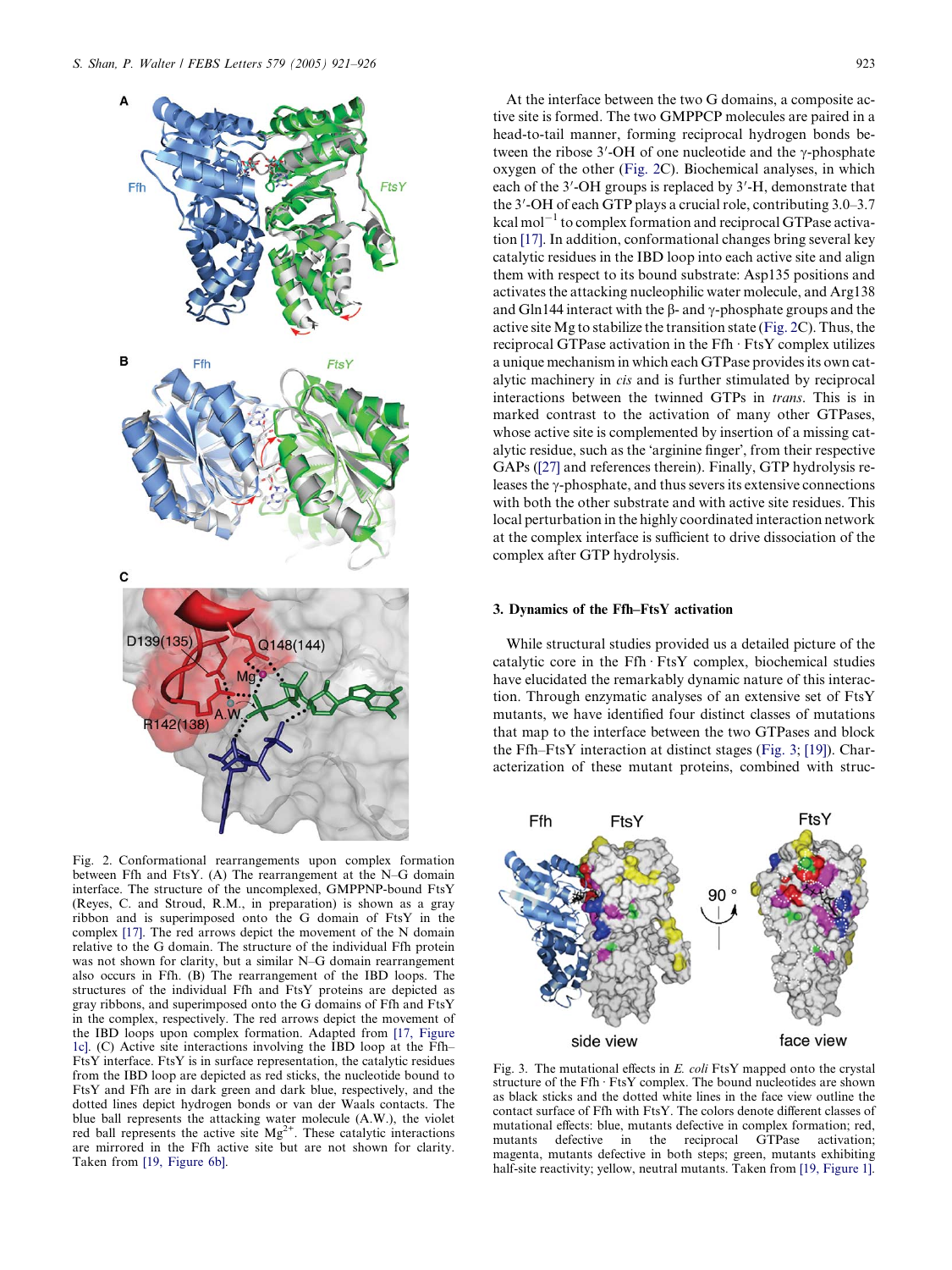<span id="page-3-0"></span>

Fig. 4. (A) Model for conformational changes during formation of an activated Ffh–FtsY complex. Step a is the open  $\rightarrow$  closed conformational change during complex formation. Step b is the coordinate docking of the IBD loops into the active sites. Step c is the docking of the Arg191s. Step d is the additional rearrangement of residues that completes one of the GTPase sites. Step e is the rearrangement that completes the other active site. GTP can be hydrolyzed from either the *hemi-activated* complexes (step f) or the *activated* complex (step g) to drive complex dissociation. Taken from [\[19, Figure 6a\].](#page-5-0) (B) Conformational changes in the GTPase domains of SRP and SR provide potential regulatory points during the protein targeting reaction. Step 1, SR undergoes an open  $\rightarrow$  closed conformational change upon association with the membrane translocon. Step 2, SRP undergoes an  $open \rightarrow closed$  conformational change upon association with RNC. Step 3, complex formation between SRP and SR delivers the cargo to the membrane. Step 4, cargo release from SRP allows the SRP · SR complex to undergo additional rearrangements to activate GTP hydrolysis. Step 5, SRP dissociates from SR after GTP hydrolysis. Step 6, premature GTP hydrolysis leads to abortive targeting reactions. Adapted from [\[19, Figure 6e\].](#page-5-0)

tural analyses of the  $Ffh$   $FtsY$  complex, strongly suggest that the reciprocal GTPase activation involves multiple conformational intermediates (Fig. 4A). Here, we summarize the different conformational rearrangements inferred from three classes of mutants.

#### 3.1. Mutation of the nucleotide specificity determinant

A highly conserved Asp residue in motif IV of GTPases forms a hydrogen bonding network with the amino groups on the guanine ring and is known to confer specificity for guanine-based nucleotides. In many GTPases, mutation of this Asp to Asn alters the specificity of the GTPase to that for xanthosine-5'-triphosphate (XTP; e.g., [28-30] and references therein). However, when this mutation was made in FtsY (D449N), we found that free FtsY exhibits little nucleotide discrimination: both the wild type and mutant FtsYs bind and hydrolyze GTP and XTP with efficiencies within 3-fold of each other [\[31\]](#page-5-0). In contrast, in the presence of SRP, the mutant FtsY(D449N) exhibits  $10^3$ -fold specificity for XTP relative to wild type FtsY [\[31\]](#page-5-0). This mutation primarily affects the complex formation step [\(Fig. 3](#page-2-0), blue). Thus, FtsY acquires the ability to distinguish between cognate and non-cognate nucleotides only when it forms the  $SRP \cdot FtsY$  complex.

These observations suggest that upon complex formation, FtsY changes from a floppy, non-specific 'open' state to a more specific, 'closed' state in which the nucleotide is better positioned at the active site and contacts between the guanine ring and Asp449, the nucleotide specificity determinant, are established (Fig. 4A, Step a; 31). Consistent with this notion, crystallographic analysis shows that the rearrangements at the N–G domain interface upon complex formation (see above) allow Asp449 in FtsY to move closer to the guanine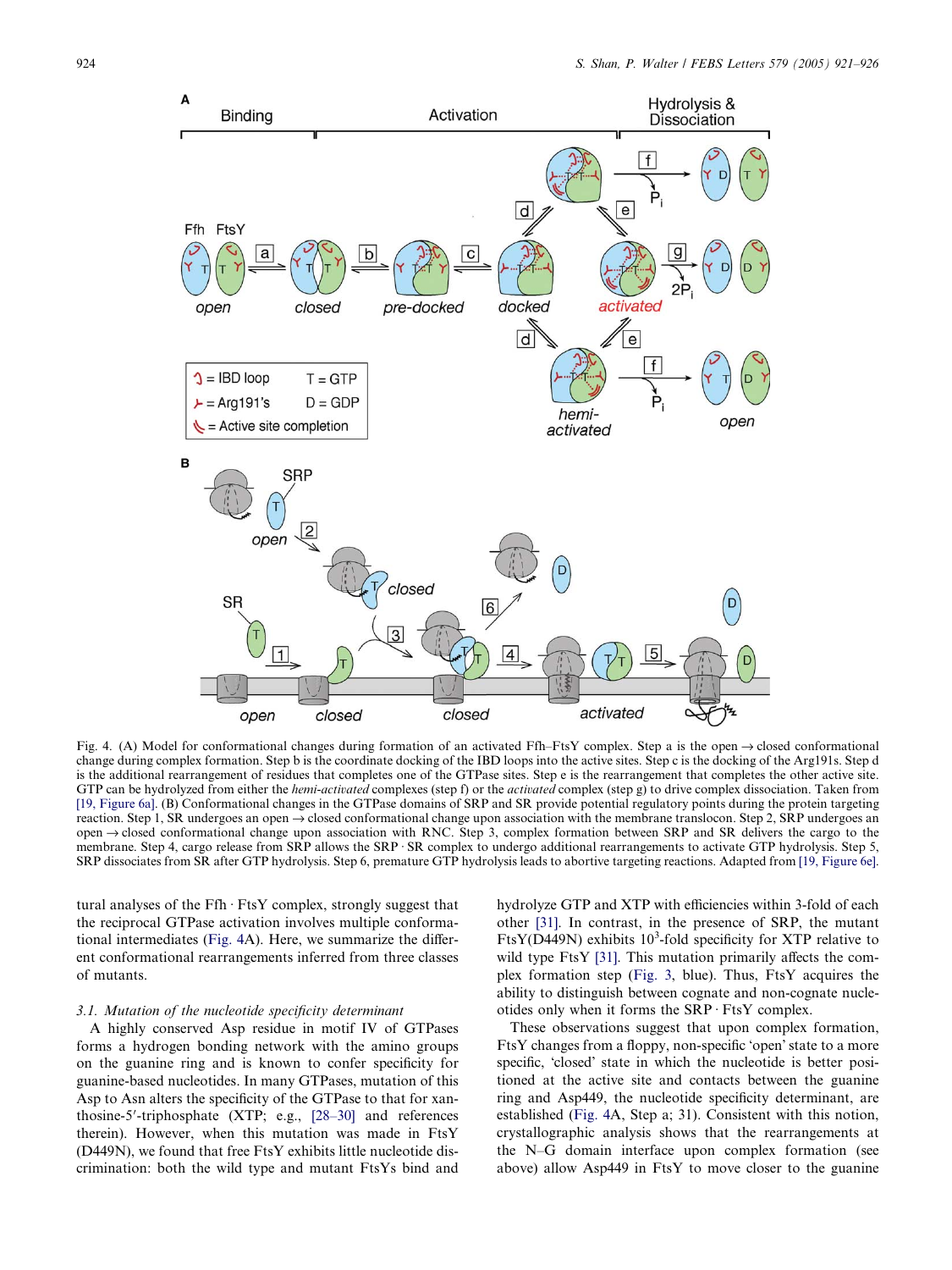ring and form hydrogen bonds, thus explaining the enhanced nucleotide specificity of FtsY upon complex formation [\[17\]](#page-5-0). Therefore, the N–G domain rearrangement is primarily responsible for the 'open'  $\rightarrow$  'closed' conformational change. The crystal structure also shows that Ffh undergoes a similar N–G domain rearrangement upon complex formation. Thus, both Ffh and FtsY exist predominantly in the 'open' state in their free, uncomplexed form, and complex formation drives the equilibrium towards the 'closed' state [\(Fig. 4](#page-3-0)A, step a).

#### 3.2. Activation-defective mutants

A second class of mutants allow stable complex formation but specifically block reciprocal GTPase activation ([Fig. 3,](#page-2-0) red). These mutants suggest that even after a stable, 'closed' complex is formed, activation requires additional conformational changes (the 'docking' process) that align active site residues with respect to the bound nucleotides in both GTPase sites [\(Fig. 4A](#page-3-0), 'closed'  $\rightarrow \rightarrow$  'docked'). Furthermore, as single mutations in FtsY inhibit GTPase activation in both active sites, these rearrangements are highly cooperative and bridge the interface between the two GTPases.

Analyses of these mutants in the context of the crystal structure further suggest that the docking event can be broken down into two steps: (i) The concerted rearrangements of the IBD loops ([Fig. 4A](#page-3-0), step b). This step is inferred from three of the activation-defective mutants that map to the IBD loop. As described in the previous section, this loop can move relatively independently from the rest of the protein and brings multiple catalytic residues into the active site after complex formation. Importantly, as disruption of any of the active site contacts also destroys activation of the other GTPase site, coordinate docking of the IBD loops from both interacting partners into their respective active sites is crucial for reciprocal GTPase activation ([Fig. 4A](#page-3-0), step b). (ii) The rearrangement of the Arg191s in both GTPases to form the 'docked' complex [\(Fig. 4A](#page-3-0), step c) inferred from another activation-defective mutant, R386(191)A. In contrast to the other mutants in this class, however, the side chains of the Arg191s in both GTPases point away from the  $\gamma$ -phosphate group in the crystal structure. By analogy to the homologous residue Gln61 in the Ras  $RasGAP$  structure, which contacts the  $\gamma$ -phosphate, Fo-cia et al. [\[18\]](#page-5-0) proposed that the Arg191s are in a 'pending' position, forming a 'latched' structure that requires additional rearrangements to activate the GTPases. The observation that the crystal structure is 'trapped' in a state with the IBD loop docked but with the Arg191s undocked suggests that docking of the IBD loop either precedes that of the Arg191s, as depicted in [Fig. 4](#page-3-0)A, or that these two rearrangements can occur independently of one another.

#### 3.3. Half-site mutants

A third class of mutants specifically block the activation of one, but not the other GTPase site ([Fig. 3](#page-2-0), green). These mutants break the remarkable coupling between the two GTPase sites in the complex and suggest that, after all the molecular rearrangements required to activate the interacting GTPase have been accomplished, additional rearrangements are required to complete each active site [\(Fig. 4B](#page-3-0), step d). Therefore, these rearrangements occur either late in the docking process, as depicted in the figure, or can occur independently of the various docking steps. In contrast to the docking steps that are tightly coupled between the two active sites, these additional rearrangements can occur independently in one GTPase but not the other, leading to the formation of hemi-activated intermediates ([Fig. 4A](#page-3-0)).

Importantly, all these half-site mutants are less than 2-fold reduced in the rate of multiple turnover GTPase reactions, indicating that multiple cycles of  $Ffh$   $FtsY$  complex formation and dissociation can still occur efficiently. This implies that only one of the two bound GTPs needs to be hydrolyzed in order for the  $Ffh$   $FtsY$  complex to dissociate [\(Fig. 4](#page-3-0)A, step f). In the wild type  $Ffh \cdot FtsY$  complex, however, both nucleotides are hydrolyzed during each turnover [\[16\]](#page-5-0). Thus after a hemi-activated state is formed, rearrangement of the other GTPase site must follow on a time scale faster than the rate of GTP hydrolysis or complex dissociation [\(Fig. 4A](#page-3-0), step e), so that a fully activated complex is formed, and both GTP molecules are hydrolyzed (step g).

## 4. Model for GTPase regulation during the protein targeting reaction

The conformational intermediates identified above raise the intriguing possibility that instead of distinguishing between the GTP- and -GDP forms or utilizing external regulatory factors, the intrinsic conformational plasticity of the SRP and SR GTPases could provide the molecular switch that regulates the protein targeting reaction. Each of the conformational changes in the GTPase domains of SRP and SR described above could be transmitted to their interaction domains with their cargos – the RNC and the translocon, respectively – thereby coordinating the loading and unloading of cargos at the appropriate stage during the targeting reaction [\(Fig. 4](#page-3-0)B).

The switch between the 'open' and 'closed' conformation would provide an attractive regulatory point at which free from cargo-loaded SRP and SR can be distinguished. Interaction with phospholipid membranes and/or the translocon could shift the conformational equilibrium of the SR GTPase from the 'open' to the 'closed' state (step 1), thereby facilitating its interaction with SRP. Analogously, association with the RNC could shift the conformational equilibrium of the SRP GTPase from the 'open' to the 'closed' state (step 2). In this way, the SRP and SR that are pre-bound to their respective cargos are 'primed' to interact with each other, ensuring efficient delivery of cargo proteins to the membrane and avoiding futile cycles of SRP–receptor interactions (step 3).

Once at the membrane, it is crucial that SRP releases its cargo to the translocon before it dissociates from the SRP receptor. As both GTPases reciprocally activate each other, regulation of GTP hydrolysis must involve mechanisms different from regulation by external GAPs as it is the case for classical signaling GTPases. The conformational changes required for GTPase activation [\(Fig. 4](#page-3-0)A, steps b–d) provide attractive points to control the relative timing of the cargo release versus the GTP hydrolysis steps. In solution, the  $SRP \cdot SR$  complex exists only transiently, with a half-life less than 1 s, because rapid GTP hydrolysis drives complex dissociation [\[32\].](#page-5-0) However, binding of RNC could stall the  $SRP \cdot SR$  complex in a stable yet inactive 'closed' state, perhaps by inhibiting one of the docking steps [\(Fig. 4](#page-3-0)A, steps b–d), thereby ensuring that